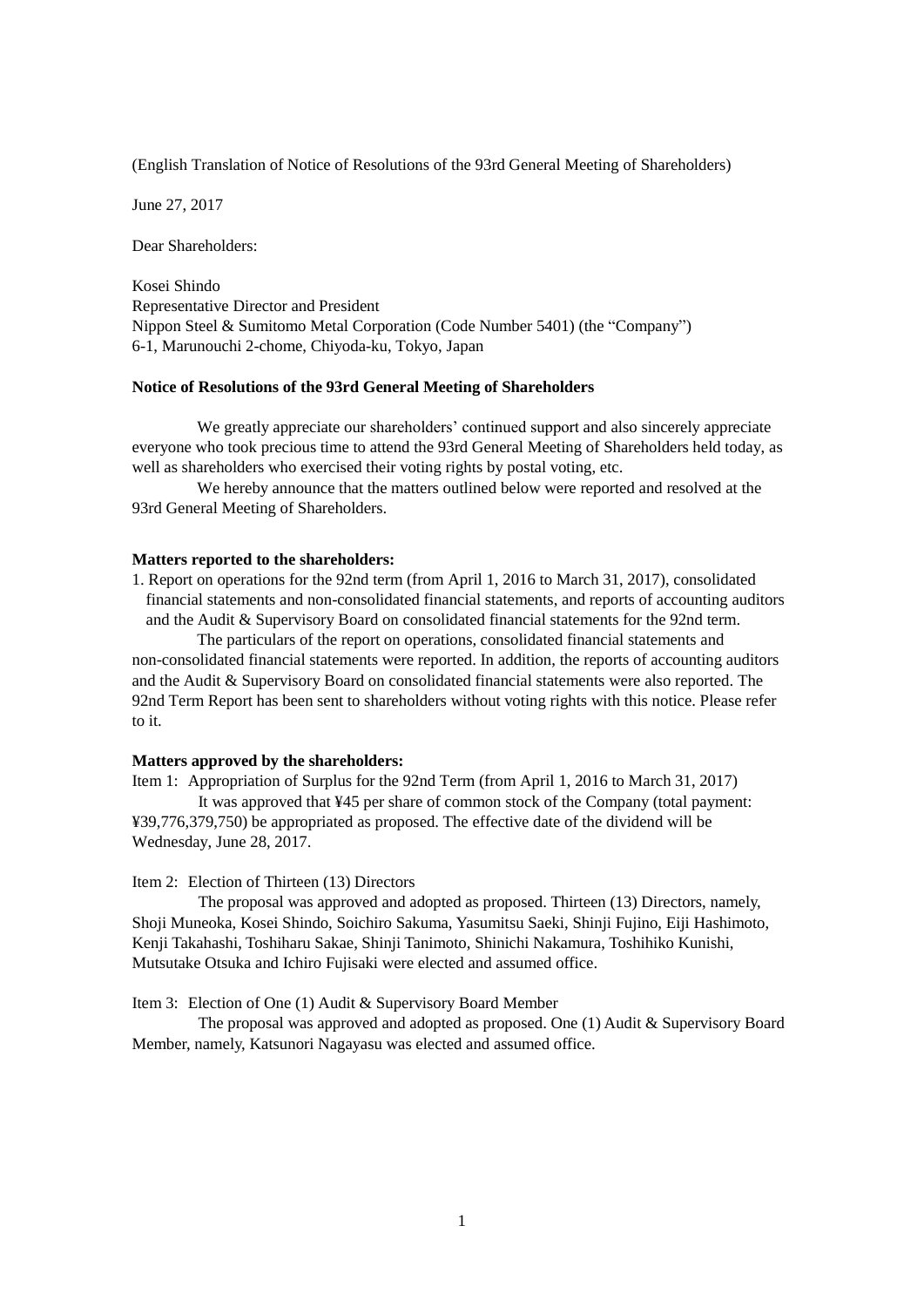[Reference] Directors and Audit & Supervisory Board Members as of June 27, 2017

The lineup of Directors and Audit & Supervisory Board Members as of the conclusion of the Board of Directors meeting held after the 93rd General Meeting of Shareholders is as follows:

| (Directors)                                                    |                   | (Audit & Supervisory Board Members)                              |                       |
|----------------------------------------------------------------|-------------------|------------------------------------------------------------------|-----------------------|
| Representative Director and<br>Chairman                        | Shoji Muneoka     | Senior Audit &<br><b>Supervisory Board</b><br>Member (Full-time) | Yutaka Takeuchi       |
| Representative Director and<br>President                       | Kosei Shindo      | Senior Audit &<br><b>Supervisory Board</b><br>Member (Full-time) | Atsuhiko Yoshie       |
| Representative Director and<br><b>Executive Vice President</b> | Soichiro Sakuma   | Audit & Supervisory<br>Board Member (Full-time)                  | <b>Masato Tsuribe</b> |
| Representative Director and<br><b>Executive Vice President</b> | Yasumitsu Saeki   | Audit & Supervisory<br><b>Board Member</b>                       | Katsunori Nagayasu    |
|                                                                |                   | (Outside Audit &<br><b>Supervisory Board Member)</b>             |                       |
| Representative Director and<br><b>Executive Vice President</b> | Shinji Fujino     | Audit & Supervisory<br><b>Board Member</b>                       | Hiroshi Obayashi      |
|                                                                |                   | (Outside Audit &<br><b>Supervisory Board Member)</b>             |                       |
| Representative Director and<br><b>Executive Vice President</b> | Eiji Hashimoto    | Audit & Supervisory<br><b>Board Member</b>                       | Jiro Makino           |
|                                                                |                   | (Outside Audit &<br><b>Supervisory Board Member)</b>             |                       |
| Representative Director and<br><b>Executive Vice President</b> | Kenji Takahashi   | Audit & Supervisory<br><b>Board Member</b><br>(Outside Audit &   | Seiichiro Azuma       |
| Representative Director and<br><b>Executive Vice President</b> | Toshiharu Sakae   | <b>Supervisory Board Member)</b>                                 |                       |
| Managing Director, Member<br>of the Board                      | Shinji Tanimoto   |                                                                  |                       |
| Managing Director, Member<br>of the Board                      | Shinichi Nakamura |                                                                  |                       |
| Managing Director, Member<br>of the Board                      | Toshihiko Kunishi |                                                                  |                       |
| Director, Member of the<br>Board                               | Mutsutake Otsuka  |                                                                  |                       |
| (Outside Director)                                             |                   |                                                                  |                       |
| Director, Member of the<br>Board<br>(Outside Director)         | Ichiro Fujisaki   |                                                                  |                       |
|                                                                |                   |                                                                  |                       |